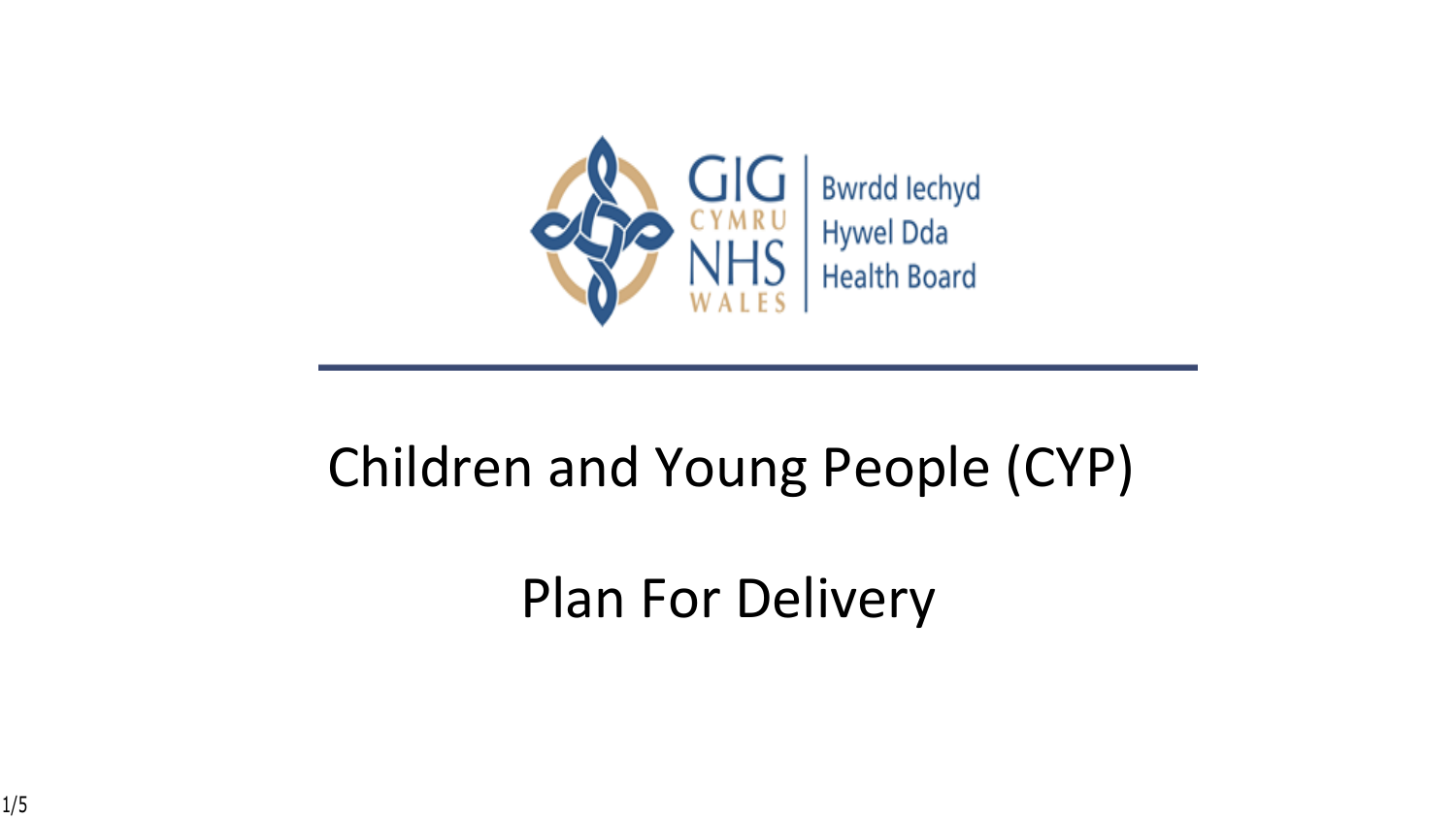# **Situation**

- The Children's Commissioner for Wales launched 'No Wrong Door' in June 2020. The purpose of the document is to develop an equitable service for CYP ensuring they receive the care that they need. The 'No Wrong Door' approach relates to CYP with 'complex needs', acknowledging that there are many definitions attributed to this term.
- There are strengths within services delivered for CYP, however, there are also risks and weaknesses, which are described within the respective Integrated Medium Term Plans and risk registers. The four main areas of risk identified are :
	- Underinvestment
	- Recruitment and Retention
	- Engagement
	- Care Pathways and Transition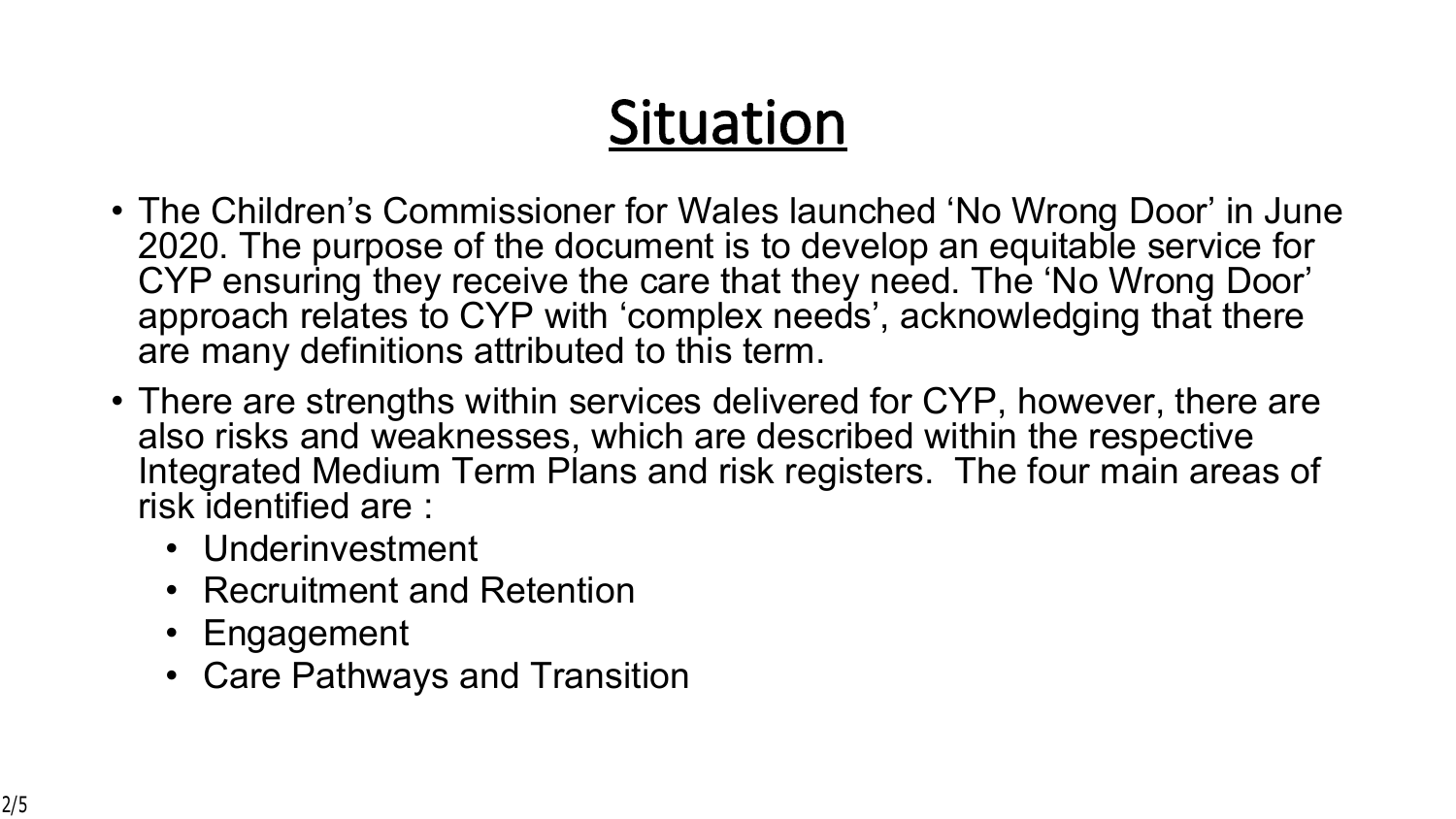## **Situation - Continued**

- In a report submitted to Board in September 2020, it was identified that there are six directorates across the Health Board who have responsibility for CYP:
	- 1. Corporate for Safeguarding and Looked After Children
	- 2. Public Health and School Nursing
	- 3. Mental Health and Learning Disabilities for Specialist Child and Adolescent Mental Health Services (SCAMHS),
	- 4. Therapies and Health Science
	- 5. Scheduled Care
	- 6. Women and Children's Directorate, which includes Sexual Health, Gynaecology, Maternity, Acute and Community Paediatrics.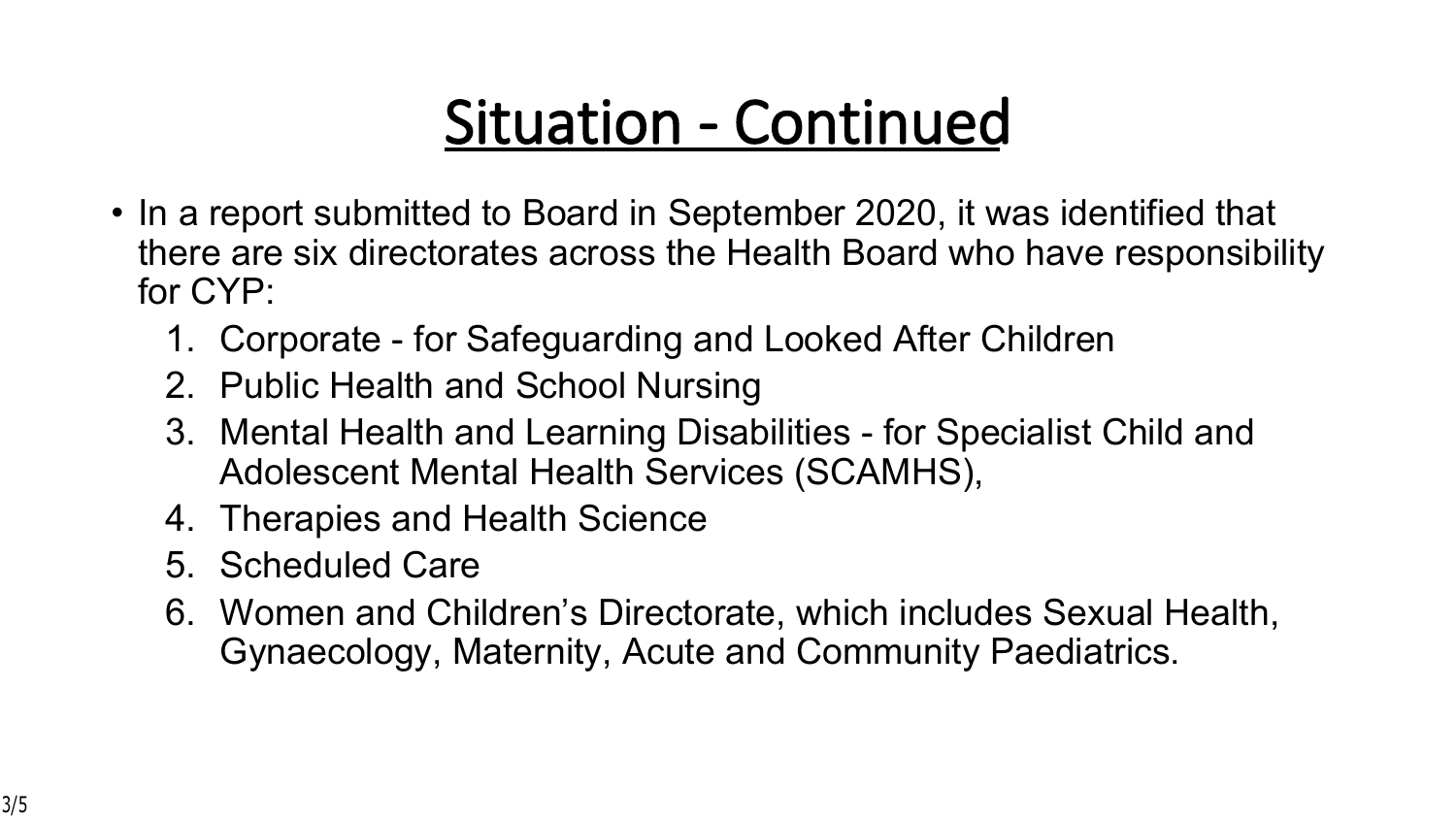# **Risks and Mitigation**

Following the paper submitted to the Board in September the following actions have been taken to respond to the risks.

- In conjunction with colleagues, the Community Paediatrics Service have a written a 'Plan on a Page'. The purpose of the plan is to identify a phased strategy to answer the challenges that have been recognised following the launch of 'No Wrong Door'.
- Part of that plan is to establish a 'Children and Young People's (CYP) Working Group. This group will have representation from the six directorates identified. The Terms of Reference for the Children and Young People's (CYP) Working Group are out for consultation. The principal duties for the Children and Young People's Working Group are:
	- Be accountable for identifying key priorities to inform a three-year plan. To be agreed and implemented as a phased approach for delivery in 2022/23. (Due Date October 2021)
	- Feed into and report progress to the Regional Children's and Young People's Group, which reports to the Regional Partnership Board.
	- Develop a draft implementation plan 2022/23 for consideration by the Board. (Due Date December 2021)
	- Produce a road map- to illustrate how the CYP Working Group will deliver on the plan.
- Agreed implementation three-plan to inform IMTP for delivery in 2022/2023 (Due Date March  $4/5$  2022).